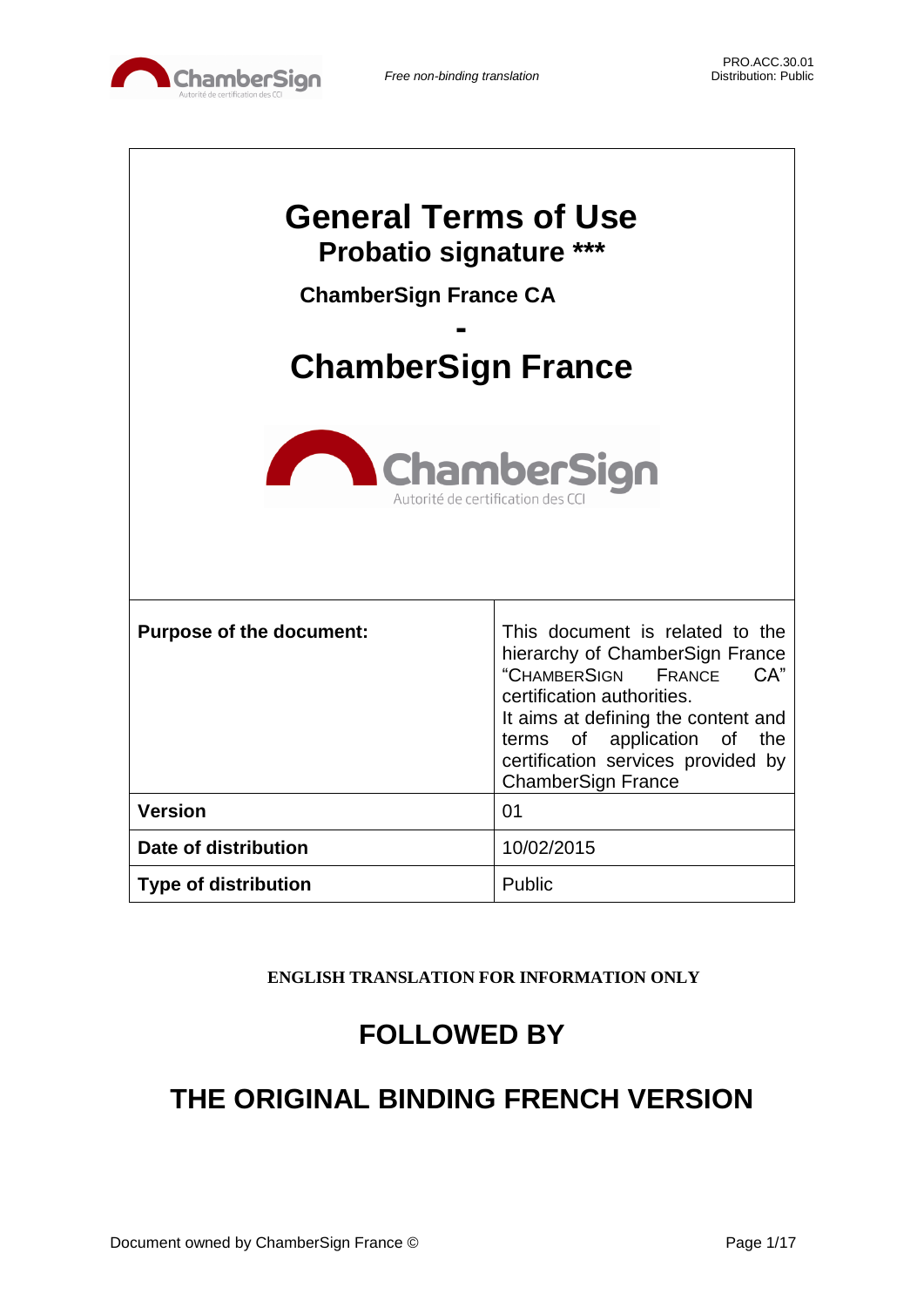

# **CONTENTS**

## **ENGLISH TRANSLATION FOR INFORMATION ONLY**

| 1.               | <b>INTRODUCTION</b>                                       | 3                  |
|------------------|-----------------------------------------------------------|--------------------|
| $\overline{2}$ . | <b>DEFINITIONS</b>                                        | 3                  |
| 3 <sub>l</sub>   | <b>PURPOSE</b>                                            | 5                  |
| $\overline{4}$ . | <b>CONTACT</b>                                            | $\overline{5}$     |
| 5.               | <b>TERM - APPLICATION</b>                                 |                    |
| 6.               | REQUESTS FOR CERTICATES AND RENEWALS                      | $\frac{5}{5}$      |
| 6.1              | REGISTRATION OF CERTIFICATE APPLICATION FILES             | $\overline{5}$     |
| 6.2              | <b>VERIFICATION OF THE REQUEST</b>                        | 5                  |
| 6.3              | <b>REJECTION OF THE REQUEST</b>                           | 6                  |
| 6.4              | <b>ISSUANCE OF THE CERTIFICATE</b>                        | 6                  |
| 6.5              | <b>ACCEPTANCE OF THE CERTIFICATE</b>                      | 6                  |
| 6.6              | <b>ASSISTANCE</b>                                         | 6                  |
| 6.7              | <b>RENEWAL</b>                                            | 7                  |
| 6.8              | AMENDMENT OF THE CERTIFICATE                              | $\overline{7}$     |
| 6.9              | <b>CERTIFICATE UNBLOCKING</b>                             | $\overline{7}$     |
| 7.               | CONDITIONS FOR USING CERTIFICATES AND RESTRICTIONS        | $\overline{7}$     |
| 8.               | <b>CERTIFICATE VERIFICATION PROCEDURE</b>                 | $\overline{7}$     |
| 9.               | <b>REVOCATION OF THE CERTIFICATE</b>                      | $\overline{\bf 8}$ |
| 10.              | <b>CHAMBERSIGN'S OBLIGATIONS</b>                          | 8                  |
| 11.              | <b>CLIENT'S OBLIGATIONS</b>                               | 9                  |
| 12.              | <b>HOLDER'S OBLIGATIONS</b>                               | 10                 |
| 13.              | <b>OBLIGATIONS OF CERTIFICATE USERS</b>                   | 11                 |
| 14.              | <b>PRICE AND PAYMENT</b>                                  | 12                 |
| 14.1 PRICE       |                                                           | 12                 |
| 13.2 INVOICING   |                                                           | 13                 |
| 15.              | <b>LIABILITY</b>                                          | 13                 |
| 16.              | <b>INSURANCE</b>                                          | 14                 |
| 17.              | <b>CONFIDENTIALITY</b>                                    | 15                 |
| 18.              | <b>INTELLECTUAL PROPERTY</b>                              | 15                 |
| 19.              | PERSONAL DATA                                             | 15                 |
| 20.              | <b>TERMINATION OF THE SUBSCRIPTION</b>                    | 16                 |
| 21.              | <b>CONSERVATION</b>                                       | 16                 |
| 22.              | <b>NULLITY</b>                                            | 16                 |
| 23.              | <b>ENTIRE AGREEMENT</b>                                   | 17                 |
| 24.              | <b>DISPUTE SETTLEMENT - JURISDICTION - APPLICABLE LAW</b> | 17                 |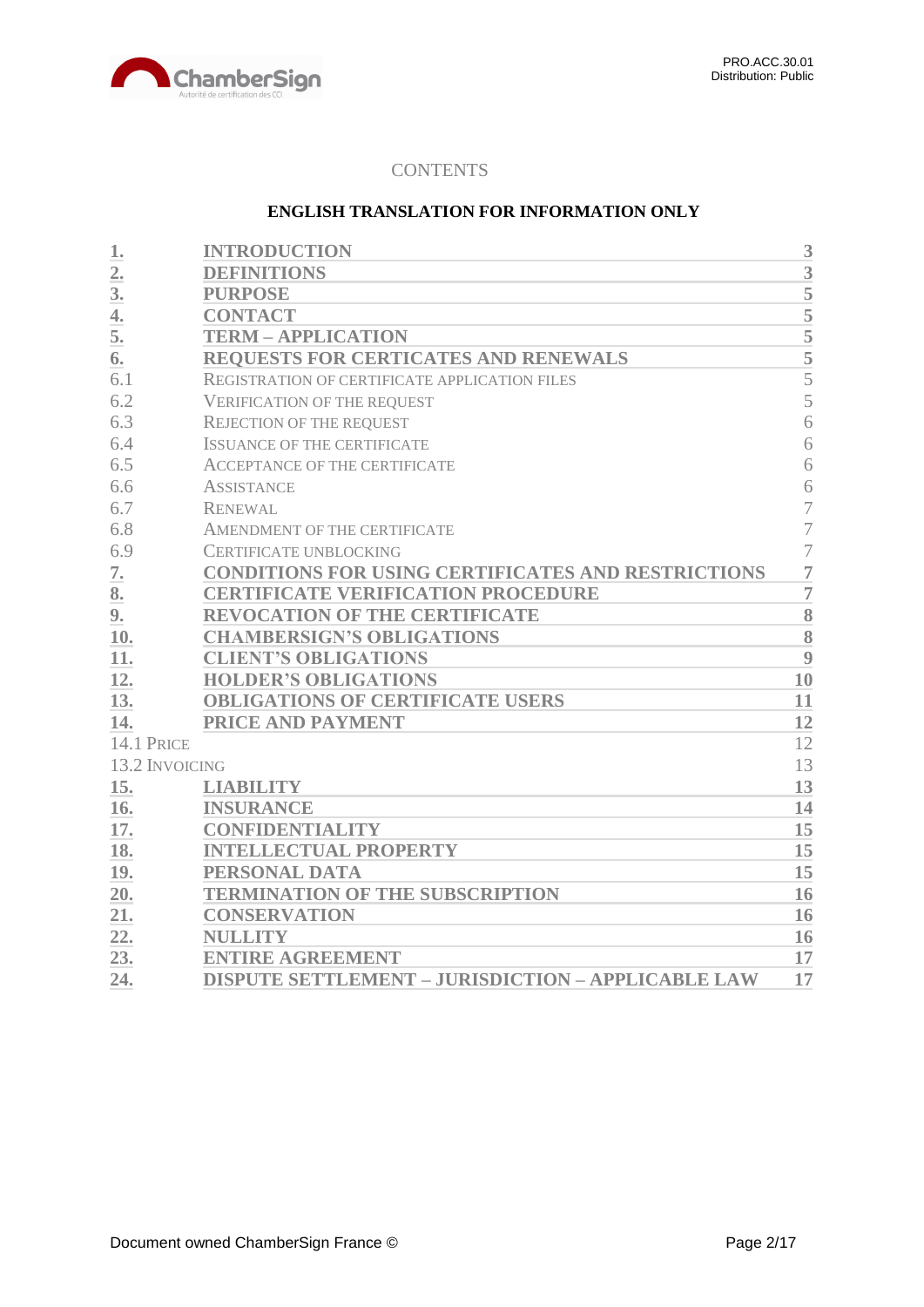

# <span id="page-2-0"></span>**1. INTRODUCTION**

1. ChamberSign France provides its Client and its Legal Representative, the Holder and the Certificate User with certification services.

2. Any use of the services offered implies the consultation and unreserved acceptance of these General Terms.

3. The Client, its Legal Representative, the Holder and the Certificate User acknowledge that they have read, understood and approved these General Terms and the CP of the Probatio Signature \*\*\* Certificate of ChamberSign France CA 1.2.250.1.96.1.7.1.1.1, accept their content in full and acknowledge that they are bound by all of their provisions.

4. The Client, its Legal Representative, the Holder and the Certificate User acknowledge that they have the necessary skills and means for using the Certificates.

5. The Client, its Legal Representative, the Holder and the Certificate User acknowledge that they are aware of the type, purpose and terms of using the Certificates and have claimed and obtained the information required for using the Certificates in full knowledge of the facts.

# <span id="page-2-1"></span>**2. DEFINITIONS**

6. The terms defined below shall have the following meanings between the parties:

- "User Application": means the application services using Certificates issued by ChamberSign France for purposes of signature of the Holder;

- "Authentication" means the process which purpose is to verify the identity claimed by a person or a machine (hereinafter an "Entity")

- "Certification Authority" or "CA": means "ChamberSign France" the legal entity which, within an electronic certification service provider (CSP), is in charge, in the name and under the latter's liability, of applying a Certification policy and has the capacity to issue electronic Certificates in relation to this Certification policy. "ChamberSign France" is a Certification Authority qualified in article 7 of decree no. 2001-272 of  $30<sup>th</sup>$  March 2001 taken as application of article 1316-4 of the French Civil Code and regarding electronic signatures;

**-** "Key Pair": means the couple of keys made up of one Public Key and one Private Key, generated in relation to a PKI-type of infrastructure (technical solutions based on Public-key cryptography);

**-** "Registration Office" or "RO": means one of the components of the IGC, approved by CA, intervening to check the identification information of the future Holder of a Certificate, and where necessary other specific attributes, before transferring the corresponding request to the appropriate KMI department;

- "Certificate": means the electronic file certifying that a key pair belongs to the Holder or to the material element or software identified in the Certificate. The Certificate is signed by the Certification Authority;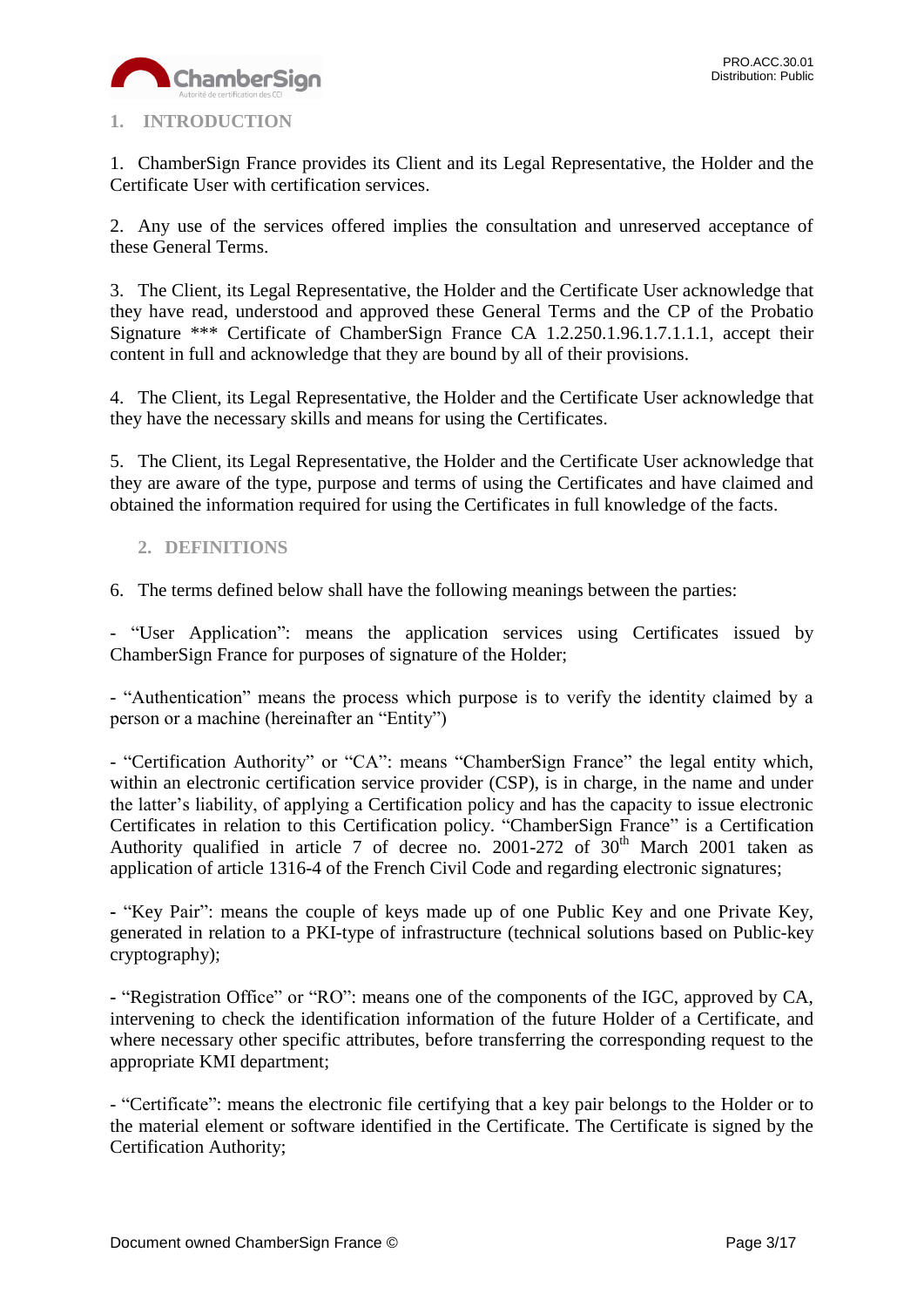

- "Private Key": means a mathematical algorithm the Holder has to retain secretly;

- "Public Key": means a mathematical key disclosed and used to check a data received signature;

- "Client" means the Entity contracting with ChamberSign France to obtain a Certificate Probation Signature \*\*\*. Any obligation binding the Client shall also bind its Legal Representative and the Holder;

- "Compromise": means the disclosure or suspected disclosure or loss of confidential informations as a result of infringing a security measure and leading to a possible loss in confidentiality and/or integrity of the data in question;

- "General Terms of Use" or "GTU": means the General Terms of Use herein.

**-** "Confidential Data": means together the Certificate Private Key, the withdrawal code and the activation code of the Private Key, which are the holder's strictly personal data which should absolutely be kept secret;

- "Entity": means the administrative authority or company defined broadly, i.e. also privatelaw legal entities such as associations;

- "Key Management Infrastructure" or "KMI": means the series of components, functions and processes devoted to managing cryptographic keys and their certificates used by trustworthy services; hereafter referred to as "KMI";

- "LAR": means the list of Certification Authority revoked Certificates;

- "CRL": means the certificate revocation list;

- "OID": means the object identifier identifying the Certification Authority's Certification Policy;

**-** "Certification Policy" or "CP" : means the series of rules and exigencies, identified by a name (OID), defining the standards with which ChamberSign France complies in relation to these terms and indicating the applicability of a Certificate to a particular community and/or to a class of applications with shared security standards;

- "Holder" : means the physical person identified in the Certificate as holder of the Private Key corresponding to the Public Key within this Certificate;

- "Legal Representative": means the Client's legal representative

**-** "Revocation": means the action which aims at ceasing the validity of the certificate which has been revoked is recorded on the CRL;

**-** "Electronic Signature": means the use of a reliable identification process guaranteeing its relation with the deed to which it is attached, in accordance with applicable legislation;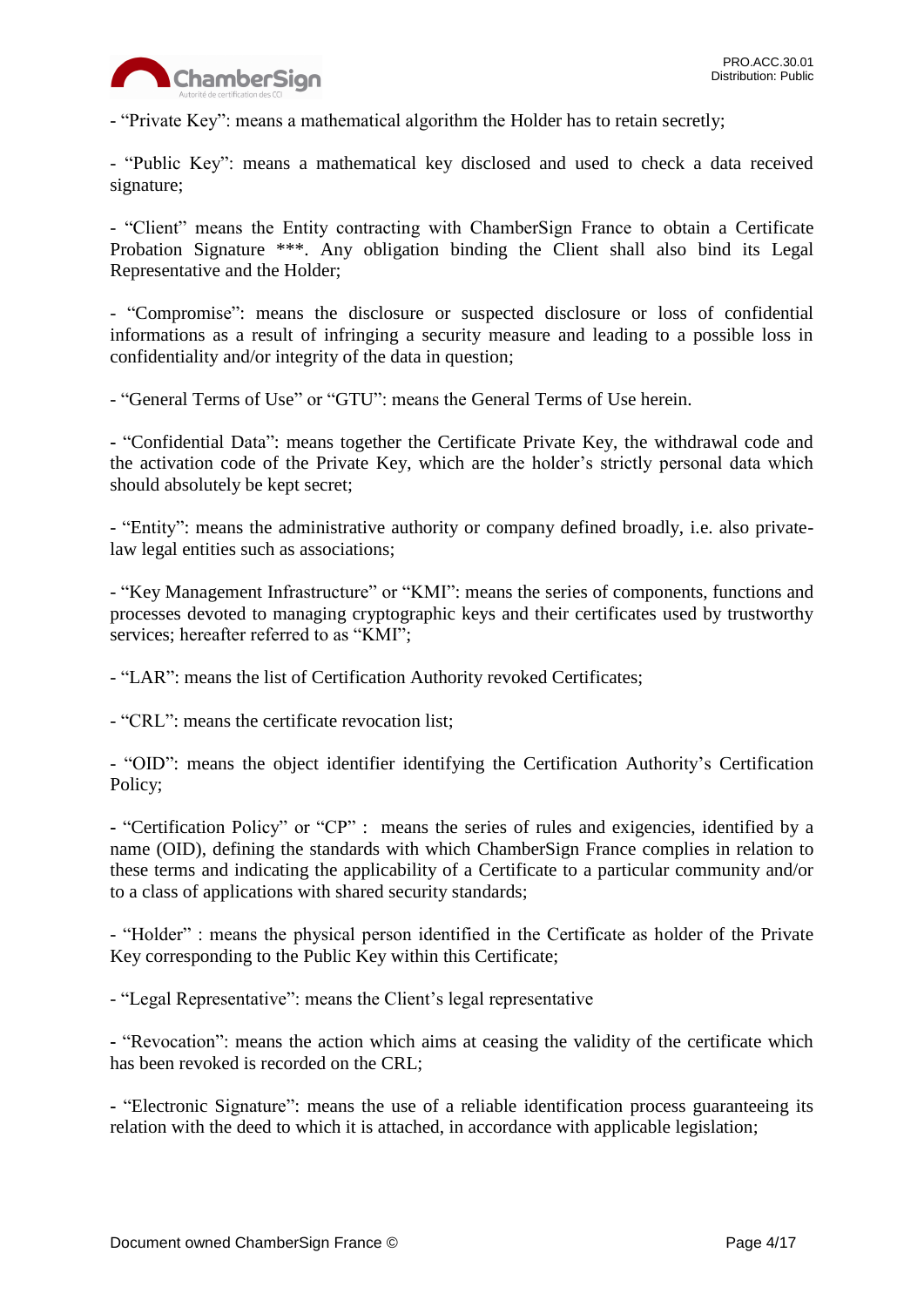

-"Certificate User": means the entity or private individual receiving a Certificate and who relies on it for checking an authentication value from the Holder;

<span id="page-4-0"></span>**3. PURPOSE**

7. These GTU aim at defining the terms under which the Client can use the Certificates provided by ChamberSign France as Certification Authority in accordance with it Certification Policy.

<span id="page-4-1"></span>**4. CONTACT**

8. Any request can be addressed to ChamberSign France – 46, avenue de la Grande Armée – 75858 PARIS Cedex 17.

<span id="page-4-2"></span>**5. TERM – APPLICATION**

9. These GTU are binding on the Client, as from their signature or, in the absence of signature, as from the first use of the Certificate, which imply full and complete acceptance of the GTU. The Client vouches for these GTU being respected by the Certificate User.

10. The GTU are concluded and shall remain binding throughout the whole lifetime of the Certificate, a non-renewable three years long period, without prejudice to any updates and changes to them that ChamberSign France commits to transmit to the Client.

11. Any use of the Certificate after the amendments or updates of the GTU implies full and complete acceptance of the new GTU by the Client.

<span id="page-4-3"></span>**6. REQUESTS FOR CERTICATES AND RENEWALS**

<span id="page-4-4"></span>**6.1 REGISTRATION OF CERTIFICATE APPLICATION FILES**

12. The Holder, and the Legal Representative of the Client may make a Certificate request by completing the Certificate request form on the ChamberSign France website: [www.chambersign.fr.](http://www.chambersign.fr/)

13. The supporting documents to be enclosed when making an initial Certificate request are specified in the subscription form.

14. The Client must send the required supporting documents by post, or present them directly to the RO.

#### <span id="page-4-5"></span>**6.2 VERIFICATION OF THE REQUEST**

- 15. The RO performs the following operations:
	- checks and confirms the identity of the future Holder;
	- checks the coherency of the supporting documents presented;
	- ensures that the future Holder is aware of the terms applicable for using the Certificate and of the GTU.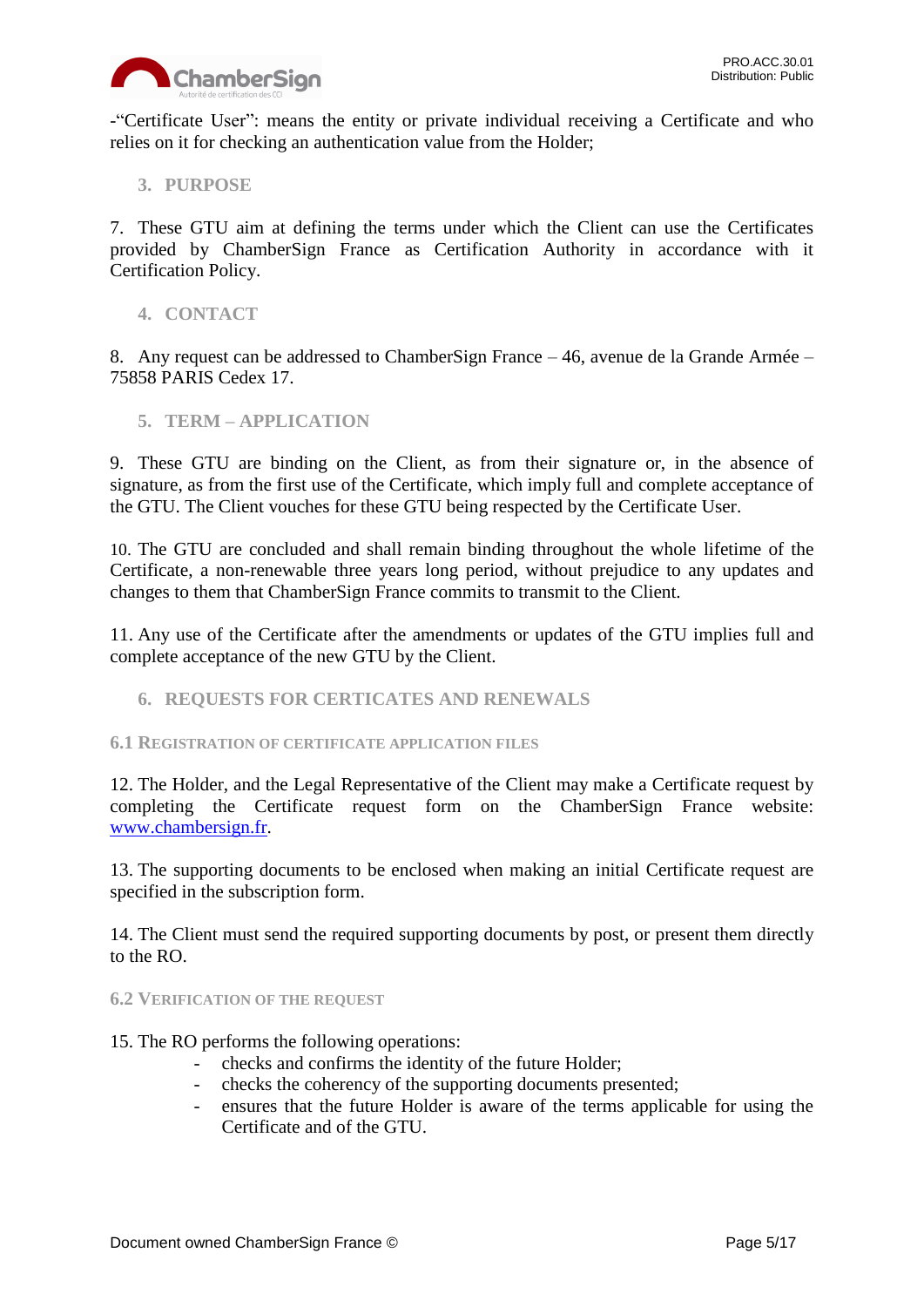

#### <span id="page-5-0"></span>**6.3 REJECTION OF THE REQUEST**

16. In the case of missing documents and after a reminder regarding the supply of these documents, the RO reserves the right to reject the certificate request.

17. It informs the Holder or the Legal Representative of the Client.

#### <span id="page-5-1"></span>**6.4 ISSUANCE OF THE CERTIFICATE**

18. After Authentication of the origin and verification of the integrity of the request sent by the RO, ChamberSign France generates the Certificate, the Holder's Key Pair, his/her signature mechanism, the activation codes and every element needed to a proper functioning of the Certificate.

19. Each certificate request is subject to a one-on-one meeting of the Holder with an RO or a ChamberSign France representative.

20. The availability of the Certificates issued by ChamberSign France after the registration process gives rise to the issue of an availability notice via email sent to the Holder who should follow the instructions set out in the said message in order to withdraw them.

21. The Probatio Signatures \*\*\* Certificates are generated on Gemalto MultiApp ID IAS ECC physical mediums.

22. , The physical media and ChamberSign France Certificates are collected from the RO, within two months from receipt of the message informing the Holder of the availability of the **Certificates** 

23. ChamberSign France reserves the right to abandon the Certificate issuance process if the Holder has not come forward to collect his/her Certificate 2 months after the said message.

<span id="page-5-2"></span>**6.5 ACCEPTANCE OF THE CERTIFICATE**

24. Following its withdrawal, the Holder must test his/her Certificate by using the service provided for this purpose on the ChamberSign France website.

25. The Holder is required to inform ChamberSign France of any inaccuracy or fault in the Certificate within seven business days following the collection of the Certificate, in order for the latter to be revoked and a new one provided.

26. The holder tests and accepts explicitly his/her certificate.

#### <span id="page-5-3"></span>**6.6 ASSISTANCE**

27. In order to assist the Holder, technical instructions on using the Certificate are delivered to him/her during the one-on-one meeting and a telephone assistance or hot line is available on 08 92 23 02 52 (0.34 Euros incl. taxes per minute in Metropolitan France only) from 9a.m. to noon and from 2p.m. to 5p.m., on business days.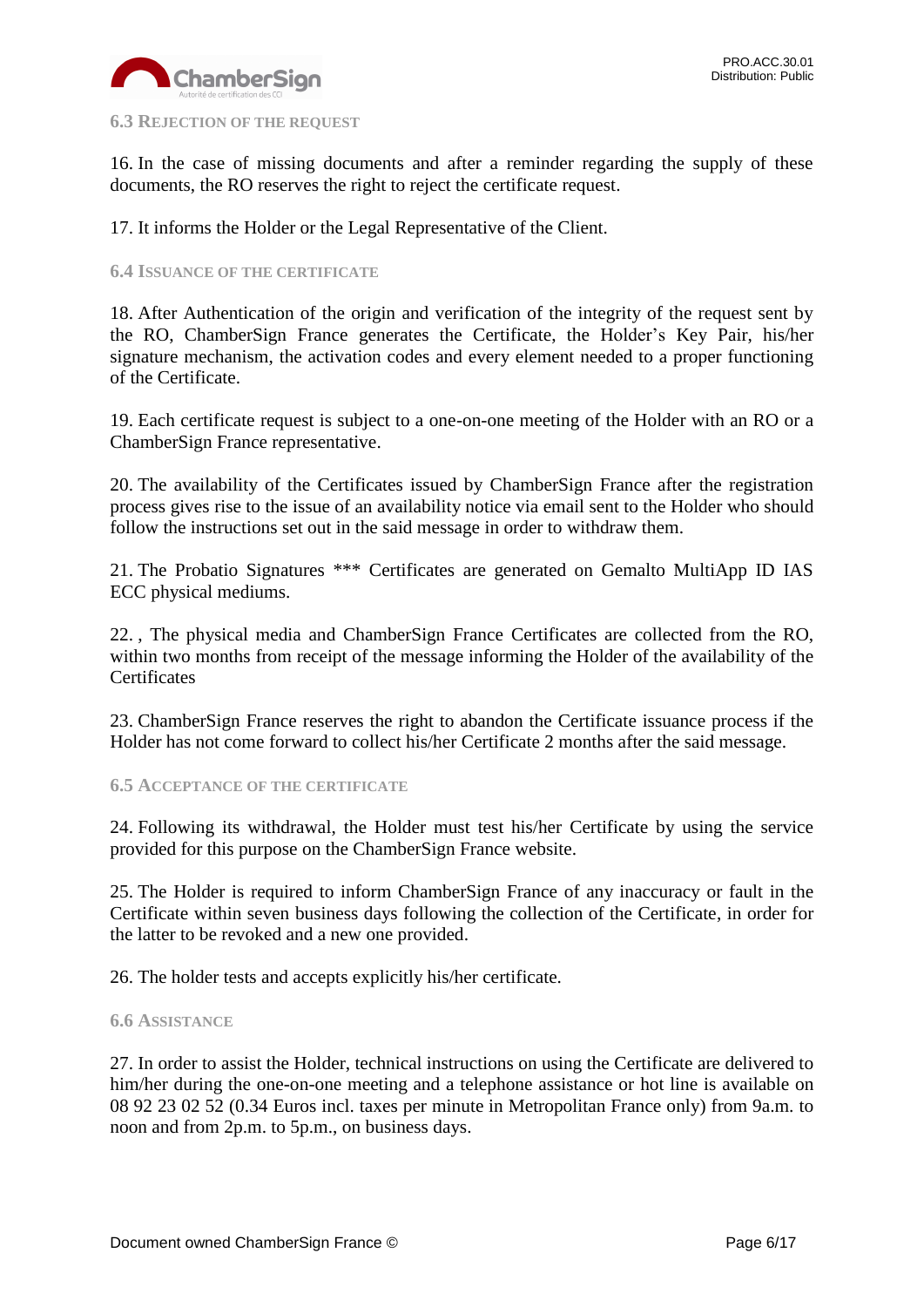

28. A tutorial and a FAQ section are available on the ChamberSign France website at the following address: [http://www.chambersign.fr.](http://www.chambersign.fr/)

<span id="page-6-0"></span>**6.7 RENEWAL**

29. The Certificate cannot be renewed.

#### <span id="page-6-1"></span>**6.8 AMENDMENT OF THE CERTIFICATE**

30. The amendment of a Certificate corresponds to changes in information without changing the Public Key. **ChamberSign France does not make any amendment to a Certificate**.

31. In the case of a change in the information contained in the Certificate, the Certificate will be revoked and a new Certificate request must be made, in accordance with the terms and conditions set out in the GTU.

#### <span id="page-6-2"></span>**6.9 CERTIFICATE UNBLOCKING**

32. If the Certificate is blocked, notably consequently to a PIN code error, any unblocking shall be performed by ChamberSign France.

33. Any unblocking request shall be preceded by the necessary Java software installation on the Holder's computer.

34. Any unblocking attempt directly performed by the Holder or the Client, through the device driver, may cause a malfunction of the physical medium at the expense of the client.

<span id="page-6-3"></span>**7. CONDITIONS FOR USING CERTIFICATES AND RESTRICTIONS**

35. The use of the Holder's Private Key and of the Certificate must remain strictly limited to Authentication and electronic signature services.

36. The Certificates must not be used for personal purposes.

37. For signature purposes, ChamberSign France's liability may not be engaged for losses caused by the use of the qualified Certificates for transactions exceeding an amount of  $\epsilon$ 500 000, which corresponds to their use threshold

<span id="page-6-4"></span>**8. CERTIFICATE VERIFICATION PROCEDURE**

38. ChamberSign France undertakes to provide, 24h/24 a consultancy service on its [www.chambersign.fr](http://www.chambersign.fr/) website enabling to check the validity of the Certificates it has issued.

39. The information made available by ChamberSign to the Certificate User will enable the latter to check and validate the status of a Certificate and of all of the corresponding Certification chain.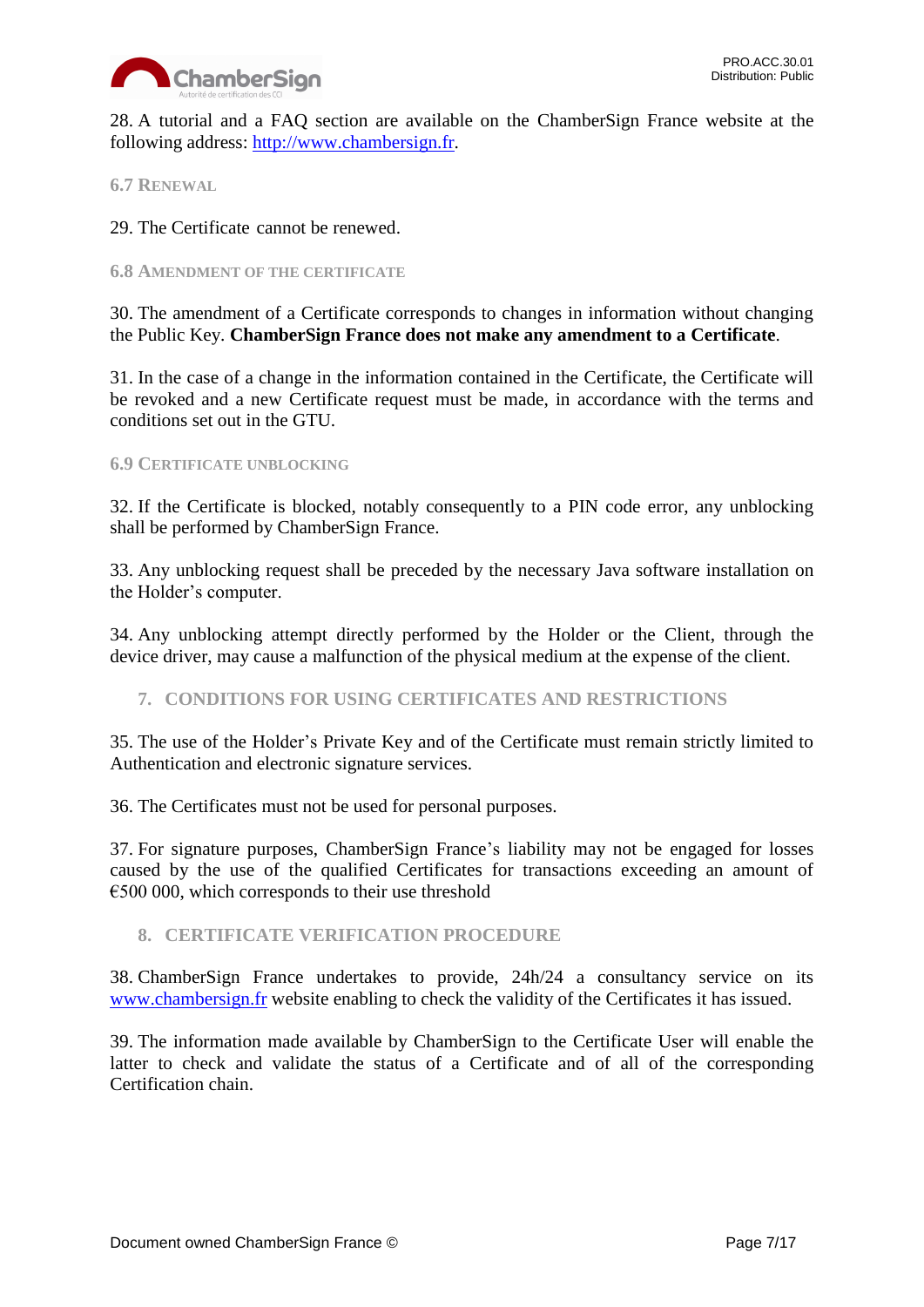

# <span id="page-7-0"></span>**9. REVOCATION OF THE CERTIFICATE**

40. A certificate may be revoked by ChamberSign for the following reasons:

- amendment in information contained in the Certificate;
- inaccurate information provided in the registration file;
- lack of payment of the price of the Certificate by the Client;
- possible or proved compromise of the Holder's Private Key;
- malfunction of the physical medium or its associated device driver;
- lack of respect by the Holder of the rules for using the Certificate;
- lack of respect by the Holder and/or the Client of ChamberSign France's CP obligations;
- performance of fraudulent operations;
- termination of the subscription;
- request for revocation of the Certificate by the Client;
- end of the Holder's office or employment with the Client, for whatever reason : death, resignation, etc;
- Theft or loss of the Certificate's physical medium;
- transfer of the Holder' business .

41. Request to revoke the Certificate may be made at any time by registered letter with confirmation of receipt sent to the RO, or online from the following website: [www.chambersign.fr.](http://www.chambersign.fr/)

42. The revocation request may be made by the following persons:

- the Legal Representative of the Client;
- the Holder;
- ChamberSign France.

43. In case of a theft or loss or the physical medium and when several Certificates are stored on the same medium by the Holder, the Holder's revocation request shall include all of these Certificates.

44. The revocation request shall undergo a verification procedure regarding the person making the request and their authority in relation to the Certificate.

45. The Holder receives confirmation of this revocation, by email.

46. The Holder acknowledges and accepts that he will bear all responsibility for any use of the Certificate after having become aware of the occurrence of any of the above-mentioned events, without prejudice to any legal action for liability that ChamberSign France reserves the right to instigate against the Holder.

<span id="page-7-1"></span>**10. CHAMBERSIGN'S OBLIGATIONS**

47. ChamberSign France allocates an OID to its CP which is included in the corresponding Certificates that it undertakes to have evolved in the case of evolution in its CP.

48. It undertakes to ensure the control by the RO of the identification of the Holder, and the Legal Representative wishing to obtain a signature Certificate.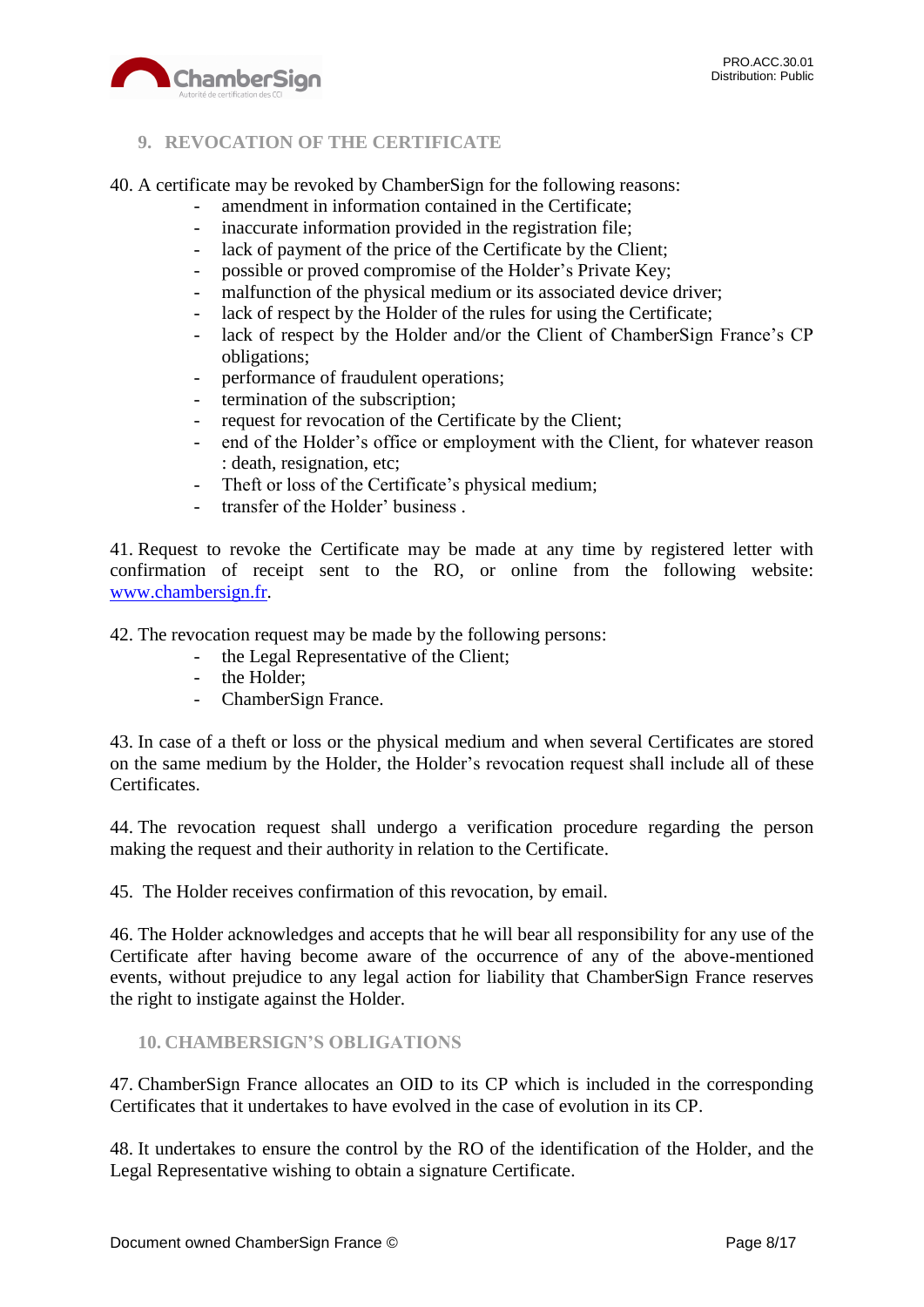49. ChamberSign France undertakes to perform the certification services in accordance with the terms and conditions and subject to the restrictions of these GTU.

50. ChamberSign France undertakes to show the Users of its Certificates, upon request, that it has issued a Certificate for a given Holder and that this Holder has accepted the Certificate.

51. It undertakes to endeavour to create and issue Certificates that contain information deemed as accurate.

52. For this, ChamberSign France undertakes to ensure that the Certificate application file is complete, and that the documents provided apparently comply.

53. It undertakes to ensure that the Certificate is delivered to the Holder within a period of 48 hours as from receipt of a full file by the RO.

54. It undertakes to establish, by issuing a Certificate, a link between the identity of a person and the information contained in the said Certificate.

55. Should the Client's Legal Representative use the services of an assignee, the RO undertakes to inspect the assignee's identity and to check the existence of an authorisation signed between the Client's Legal Representative and the assignee.

56. The assignee shall be responsible for the validity of the mandate granted by the Client or its Legal Representative and undertakes to give the RO a declaration to that effect.

57. ChamberSign France takes all reasonable steps to ensure that the Holders are aware of their rights and obligations regarding the use and management of the keys, the Certificates and the equipment and software used for the purpose of the KMI.

58. ChamberSign France takes all necessary measures in order to cover its liability related to its operations and/or activities and possesses the financial stability and resources required for working in compliance with the CP.

59. ChamberSign France has a general obligation of surveillance as regards the security and integrity of the Certificates issued by it or one of its components.

60. ChamberSign France undertakes to ensure the proper functioning of the Certificates that it issues.

## <span id="page-8-0"></span>**11. CLIENT'S OBLIGATIONS**

61. The Client and its Legal Representative undertake to respect the provisions of the GTU..

62. The Client and its Legal Representative are liable for managing the Certificates issued to their employees, assignees or agents in the scope of the subscription contract, and vouches that every Certificate Holder shall comply with the provisions of the GTU and that no fraud or failure will be committed. In this respect, the Client and its Legal Representative notably ensure that the Holder shall:

- Not make any personal use of the Certificates;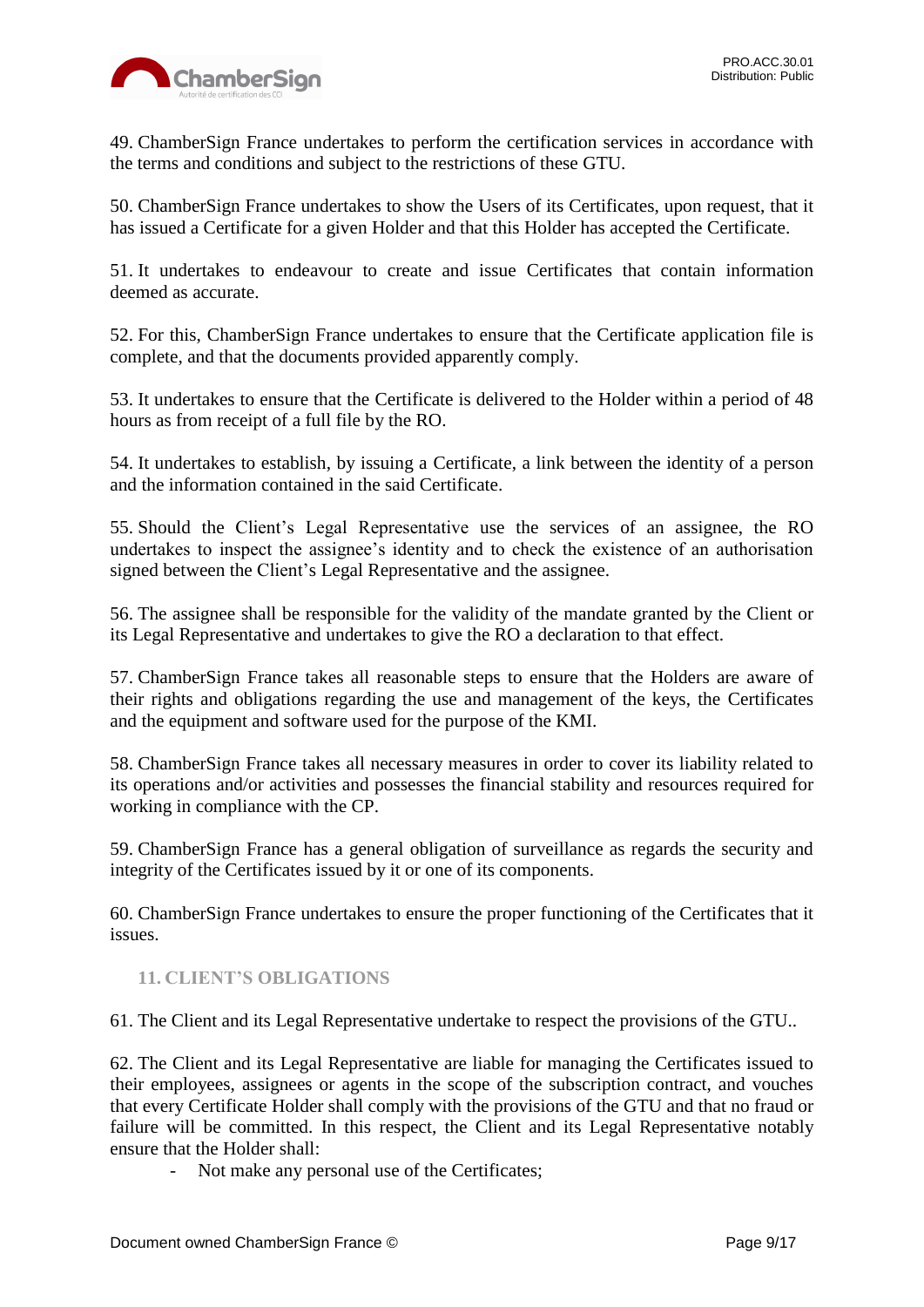

- Not communicate information relative to the creation or modification of the Certificate during the lifetime of the Certificate;
- Respect the revocation procedure as set forth in article 8;
- Keep secret and in a secure manner the confidential data and the Certificate physical medium.

63. The Client and its Legal Representative undertake to provide all useful, accurate and updated information for creating and managing the certificates.

64. The Client and its Legal Representative undertake to inform the related RO with any amendments regarding the information contained in the Certificate, by letter with the supporting documents required, within 30 days from their occurrence. Otherwise, ChamberSign France reserves the right, once the period has passed, to revoke the Certificate (or rescind the subscription).

65. The Client and its Legal Representative vouch for the accuracy of the information provided and the comprehensiveness of the supporting documents required for the registration of the Certificate.

66. The Client and its Legal Representative acknowledge and accept that the information provided in this respect is kept and used by ChamberSign France in order to manage the Certificates in accordance with the conditions stipulated by law and in particular those regarding the protection of personal data.

67. The Client and its Legal Representative acknowledge being informed of the installation condition of the ChamberSign France Certificates. In particular, the Certificate is the subject of a tutorial available on the ChamberSign France website.

68. The Client and its Legal Representative shall choose equipment and software providing the necessary security for the installation and protection of the Certificates and material support.

## <span id="page-9-0"></span>**12. HOLDER'S OBLIGATIONS**

69. The Holder commits to give any necessary, accurate and updated information for the creation and managing of Certificates for the duration of the contract.

70. The Holder vouches the accuracy of the given information and of the comprehensiveness of the supporting documents required for the registration of the Certificate.

71. He acknowledges and accepts that the information provided in this respect is kept and used by ChamberSign France in order to manage the Certificates in accordance with the conditions stipulated by law and in particular those regarding the protection of personal data.

72. The Holder informs ChamberSign France of any amendment regarding the information contained in his/her Certificate. In the case of a lack of prior information from the Holder to ChamberSign France, ChamberSign France's liability may not be engaged in case of discrepancies between the information and reality.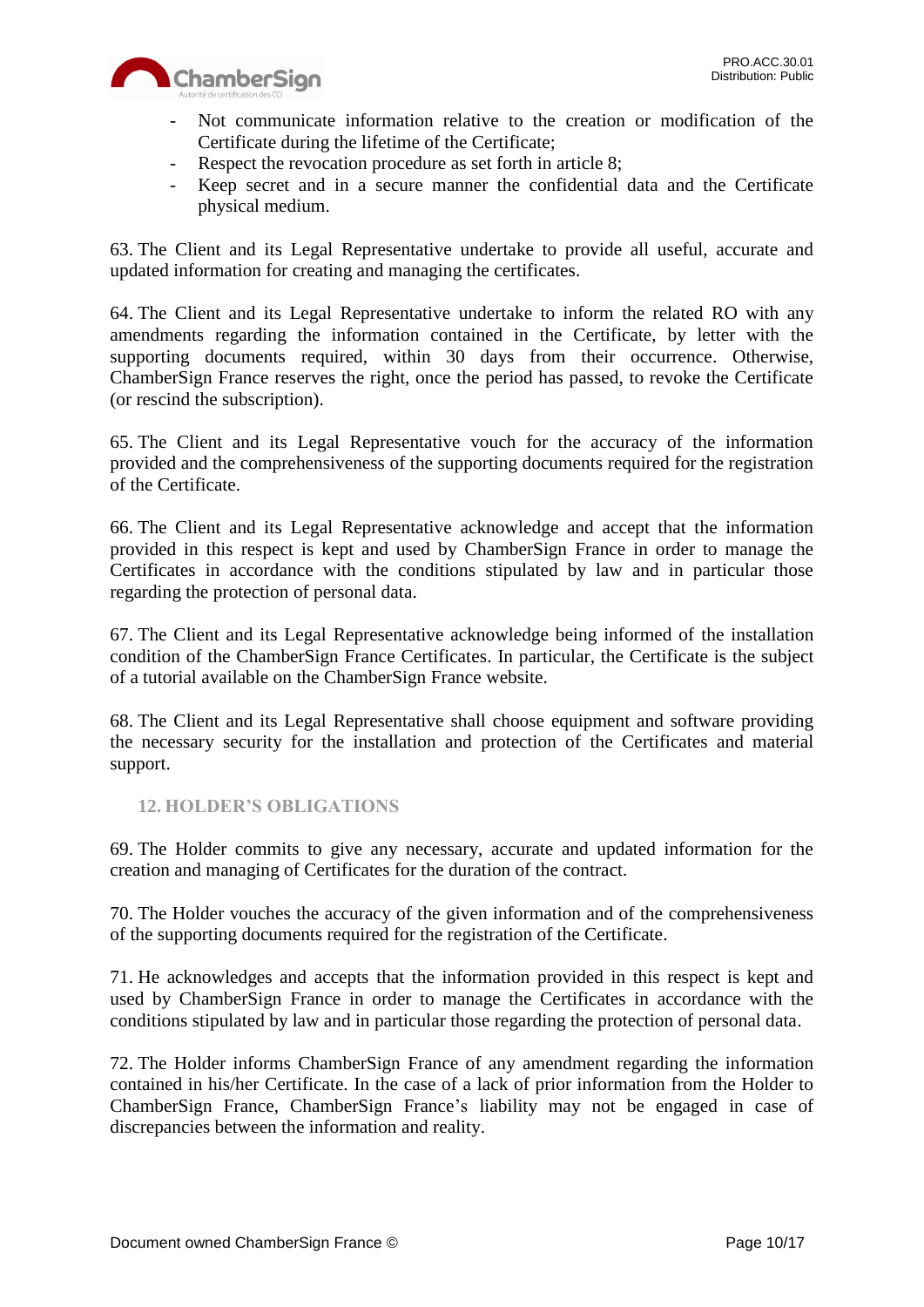

73. ChamberSign France reserves the possibility to perform random checks regarding the accuracy of the information contained in the Certificate.

74. The Holder commits to inform the related RO with any amendments regarding the information contained in the Certificate, by letter with the supporting documents required, within a period of 30 days as from their occurrence. Otherwise, ChamberSign France reserves the right, once the period has passed, to revoke the Certificate.

75. The Holder acknowledges that he/she has been informed of the conditions of installing the Certificates and of the tutorial available on the ChamberSign France website.

76. The Holder chooses equipment and software providing security in keeping with his/her needs for the installation and protection of the Certificates and physical media.

77. The Holder undertakes to respect the authorised uses of the Key Pairs and Certificates.

78. The Holder protects his/her Private Key by means that are adapted to his/her surroundings. He notably commits to not communicate his PIN code or his security questions' answers to a third party.

79. The Holder protects his/her activation data and, where appropriate, implements it.

80. The Holder protects the access to his/her Certificates base.

81. The Holder respects the conditions of using his/her Private Key and the corresponding Certificate.

82. The Holder must make, immediately, a revocation request of his/her Certificate in the case of compromise or suspected compromise of his/her private key (or the activation data).

83. The Holder undertakes not to deliver the Certificate attributed to him/her or the protection codes of this Certificate.

84. The Holder is informed that the personal identity information may be used as elements of authentication during the revocation request.

#### <span id="page-10-0"></span>**13. OBLIGATIONS OF CERTIFICATE USERS**

85. The Certificate Users undertake to respect these GTU.

86. The Certificate Users check and respect the purpose for which a Certificate has been issued.

87. The Certificate Users check that the Certificate issued by ChamberSign France is referenced at the security level and for the level of trust required by the application.

88. When the Holder is not the Legal Representative of the entity, the Certificate User is responsible for checking that the Holder, on the date of signature, has the necessary powers for binding the Entity for the deed in question.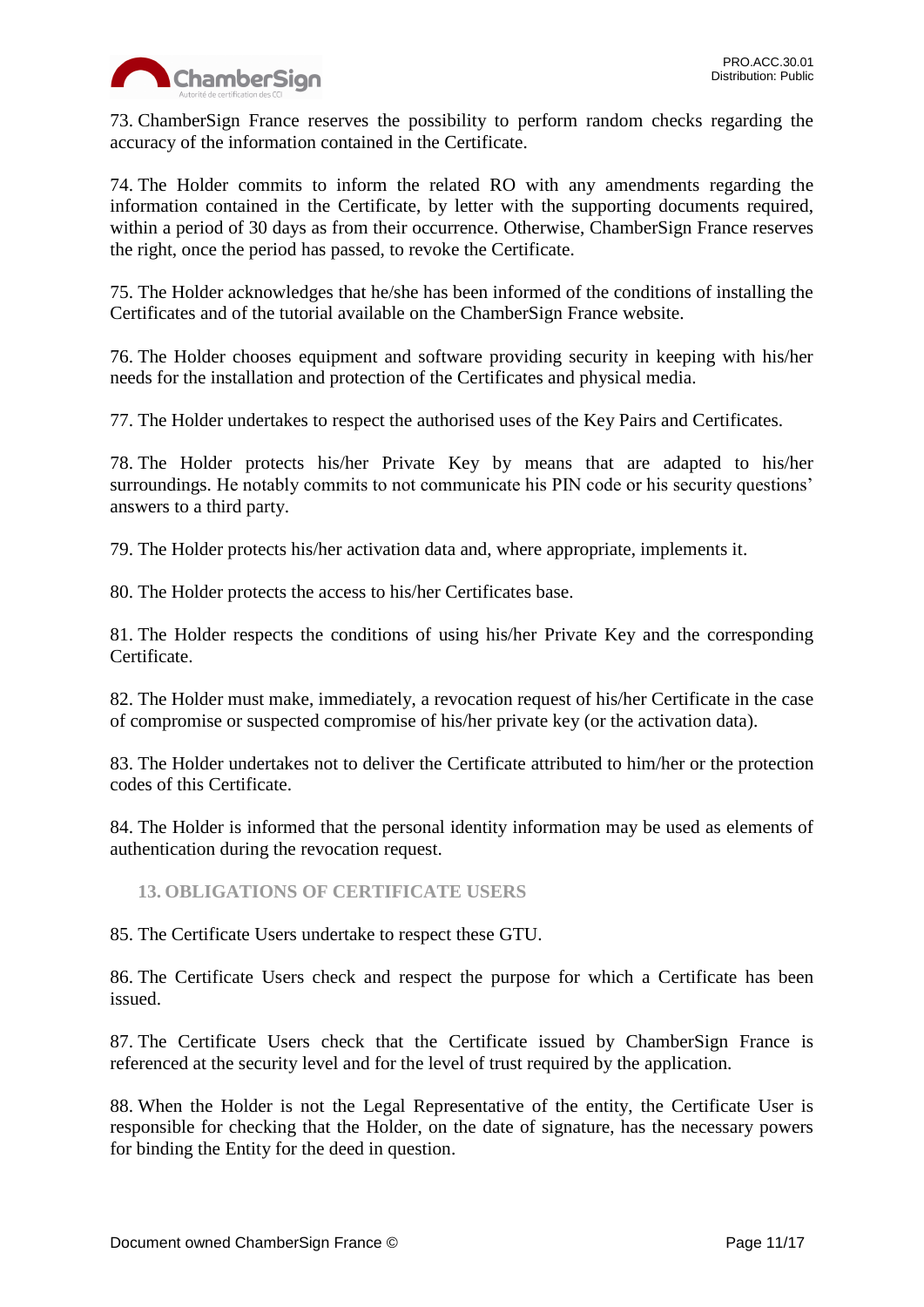

89. For each of the Certificates of the certification chain, from the Holder's Certificate to the root certification authority, the Certificate Users check the status of the Certificate and in particular the digital signature of ChamberSign France, issuer of the Certificate in question, and inspect the validity of this Certificate.

90. The Certificate Users check and respect the obligations of the Certificate Users set forth in the applicable CP.

## <span id="page-11-0"></span>**14. PRICE AND PAYMENT**

#### <span id="page-11-1"></span>**14.1 PRICE**

91. The price of the Certificates is assessed in accordance with the pricing conditions issued by ChamberSign France.

- 92. The following settlement means are accepted:
	- Cash card;
	- Bank transfer;
	- Order for payment;
	- Cheque.

93. No discount is granted in the case of early settlement.

- 94. ChamberSign France reserves will invoice bank fees to the Holder should the latter issue a bad cheque, along with any costs incurred due to a payment error by the Holder, or in case of a double payment
- 95. The price of the Certificate is settled upon receipt of the invoice which corresponds to the downloading of the certification or to the anniversary date, if the payment is made in instalments.
- 96. As an exception to the above, the Client may request, on its Certificate request, to benefit from a payment by yearly instalment. In this case, the annual subscription fee is due at the Certificate anniversary date, as set forth in the subscription invoices, unless the Certificate has been revoked by the Client or the Holder before this date.
- 97. The Client acknowledges that the price of the Certificate is fully owed notwithstanding the Certificate early revocation, for whatever cause and even when the payment is made in instalments. The Client may consequently be obligated by way of court proceedings or by a judicial officer (bailiff) to pay any remaining amount.
- 98. Payments are due on their due date even if the invoices issued by ChamberSign France do not mention a purchase order number or any other specific mention requested by the Client.
- 99. In the case of lack of settlement within the required period, an indemnity shall be owed, in accordance with article L 441-6 of the Code de Commerce, calculated on the basis of the interest rate applied by the European Central Bank to its most recent refinancing operation, increased by 10 percentage points, as well as a fixed indemnity for recovery costs of 40 $\epsilon$ .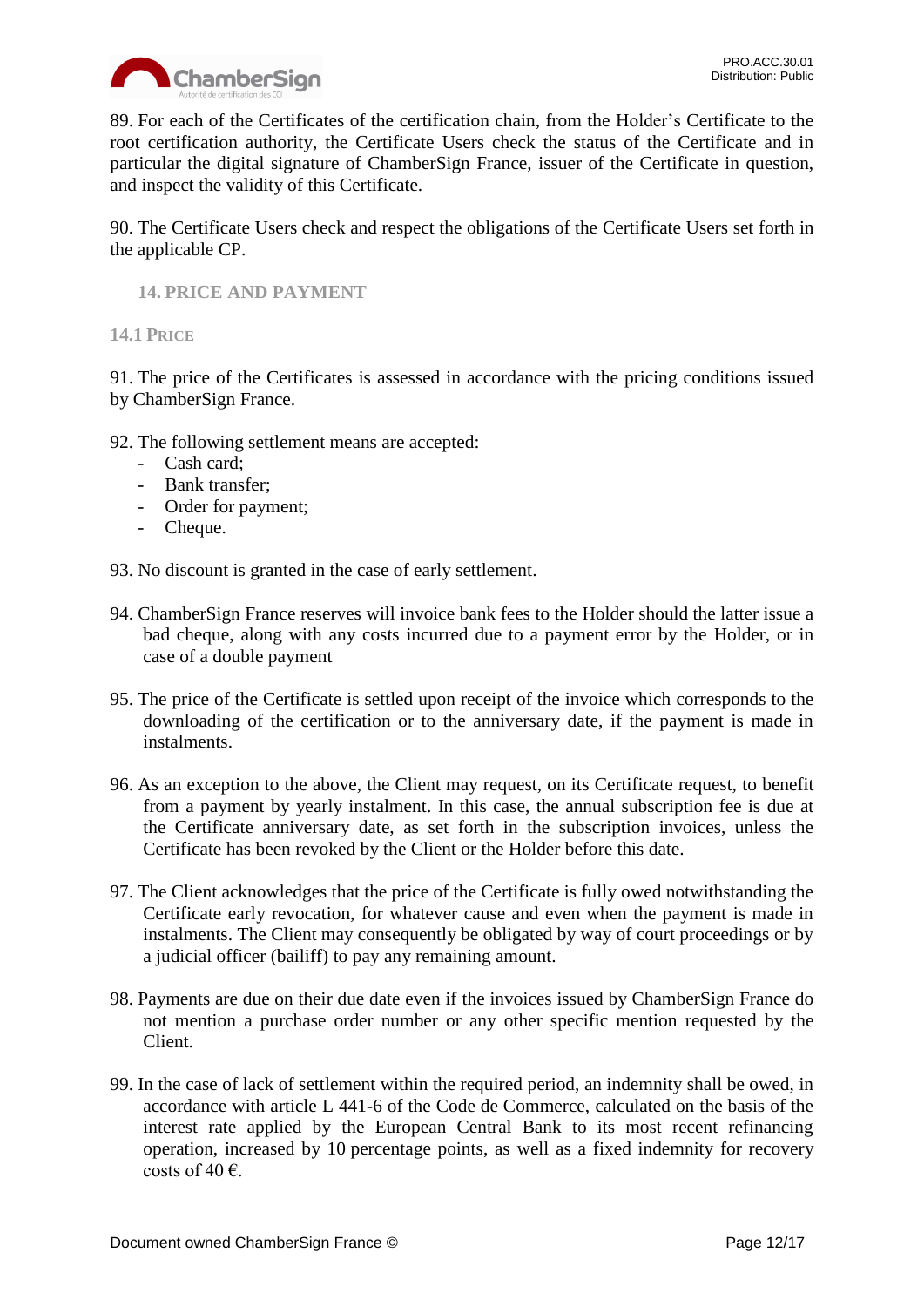

- 100.These penalties will be applicable as from the day following the date stipulated for the settlement of the invoice and shall be payable without any reminder being required.
- 101.In the case of lack of settlement, the Certificate will be rightfully revoked without entitling any party to compensation or replacements.

#### <span id="page-12-0"></span>**13.2 INVOICING**

- 102.Original invoices are issued by ChamberSign France under electronic form and sent by email to the Holder or to any email address indicated to this purpose by the Holder during the Certificate request. The Holder and the Client commits to inform ChamberSign France of any email address modification.
- 103.No request to obtain a "paper" invoice will be honoured.
- 104.An invoice is issued for each individual Certificate, even when the Client has several Certificates. The issuance of a global invoice on the Client request will generate an extra cost of 40  $\epsilon$  exclusive of taxes plus 5  $\epsilon$  exclusive of taxes per Certificate (cancellation cost per each invoice)
- 105.The Client's registered name and address indicated on the Certificate request will be used to issue invoices. No changes to this information may be made on the invoices or on the Certicate. In the case of a change of the information in the Certificate, the Certificate will have to be revoked and a new Certificate request done, under the GTU conditions.

<span id="page-12-1"></span>**15. LIABILITY**

- 106.ChamberSign France is liable for the compliance of its Certification Policy with the requirements issued by the Standard-CP.
- 107.ChamberSign France bears the cost of any damaging consequences as a result of failure by it or one of its components to respect its Certification Policy.
- 108.ChamberSign France acknowledges that its liability is incurred in the case of fault or negligence, by itself or one of its components, of any kind and seriousness whatsoever, which may lead to Holders' personal data being read, altered or misused for fraudulent purposes, whether this data is contained or in transit in the ChamberSign France Certificate management applications.
- 109.It is responsible for maintaining the level of security of the technical infrastructure that it uses for providing its services.
- 110.ChamberSign France may not be held liable for the prejudice caused by a use of the Certificate that exceeds the limits of the authorised use.
- 111.ChamberSign France's liability may not be incurred in the case of inaccurate information due to false declarations, false documents or the absence of information on amendments occurring in the situation of the Client, the Holder, or the Legal Representative upon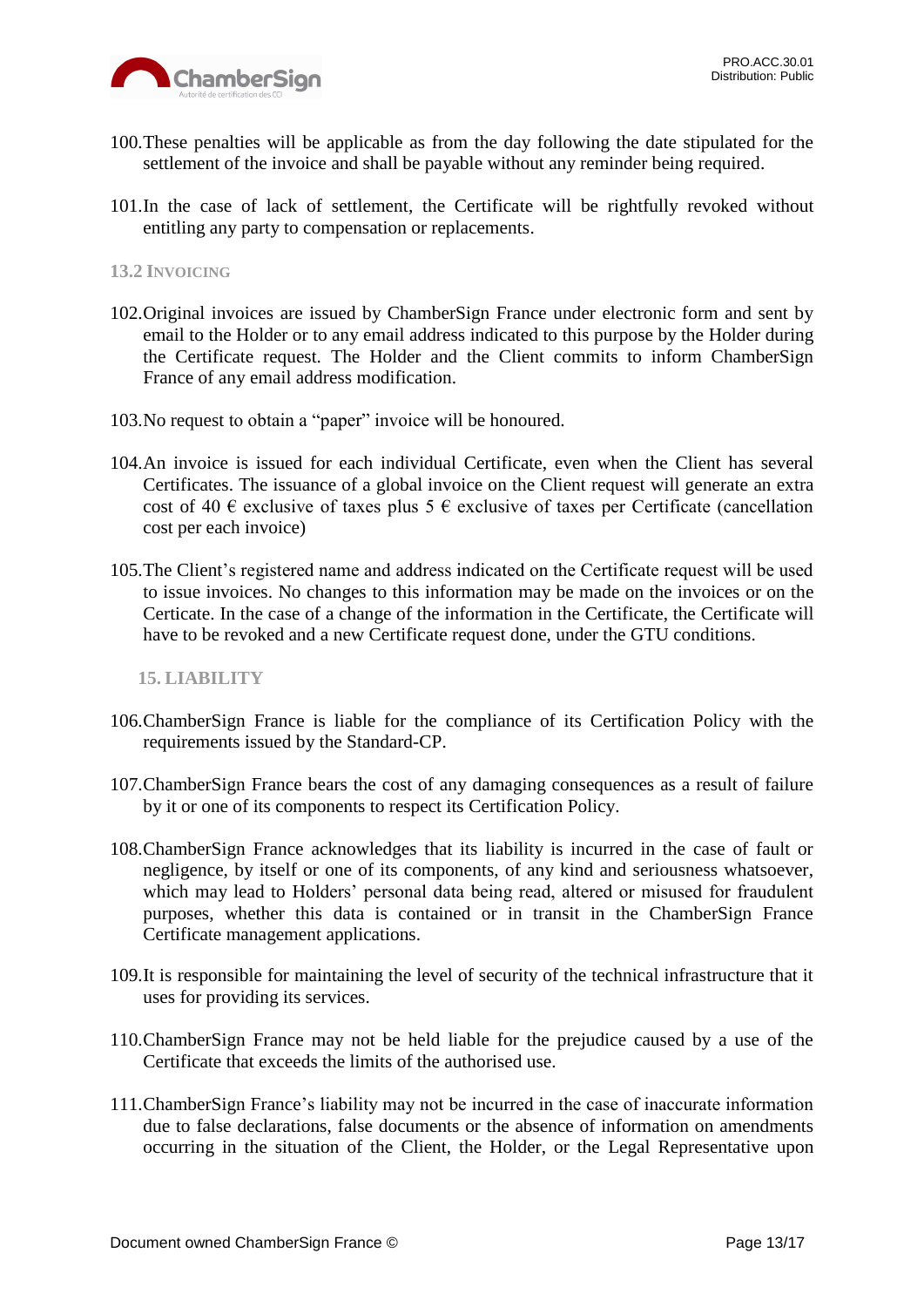

creating the Certificate or during its validity period, whether such false declaration, false document or omission is intentional or not.

- 112.ChamberSign France does not make any commitment, or take on any liability as regards the consequences of delays in transmission, alteration, errors or losses of any electronic message, letter or document signed.
- 113.ChamberSign France may not be held liable for any content of the messages signed using its Certificates, the Client and the Holder being exclusively responsible to third party for the content of such messages.
- 114.Without prejudice to the article entitled "Insurance", ChamberSign France may not, under any circumstances, be held liable for any consequential damage such as, for example, any financial or commercial prejudice, or loss of profits or business, caused by or resulting from the subscription or related to the use of the Certificates issued by ChamberSign France.
- 115.It does not take on any commitment or liability regarding the use of a Certificate that does not comply with these GTU, in particular as regards the inspection procedures on the validity of the Certificate during a transaction.
- 116.Furthermore, ChamberSign France may not be held liable for phenomena related to the normal wear and tear of computing media, and in particular the deterioration of the information held on the said media due to the influence of magnetic fields.
- 117.ChamberSign France may not be held liable for damage related in particular to an interruption or fault in the services and applications of the Certificate User.
- 118.If the Legal Representative has acquired one or several physical media, ChamberSign France is only responsible for their physical issue.
- 119.As a result of the constant evolution of the technology and applicable framework security standards, in the case of a fault of the physical medium or its related device driver, the Client will have to make a revocation request.
- 120.ChamberSign France may not be held liable for the use of the Private Key of the Holder, who has personal liability for it. Any damage related to the Compromise of the Private Key is borne by the Legal Representative.
- 121.ChamberSign France may not be held liable for any illegal use of the Certificate when the Client, Legal Representative, or Holder have not made a revocation request in accordance with these GTU.

<span id="page-13-0"></span>**16. INSURANCE**

122.ChamberSign France has taken out an insurance policy through Gras Savoye, insurance broker, covering the consequences of its professional civil third-party liability, for all physical, material and consequential damage resulting from its activity.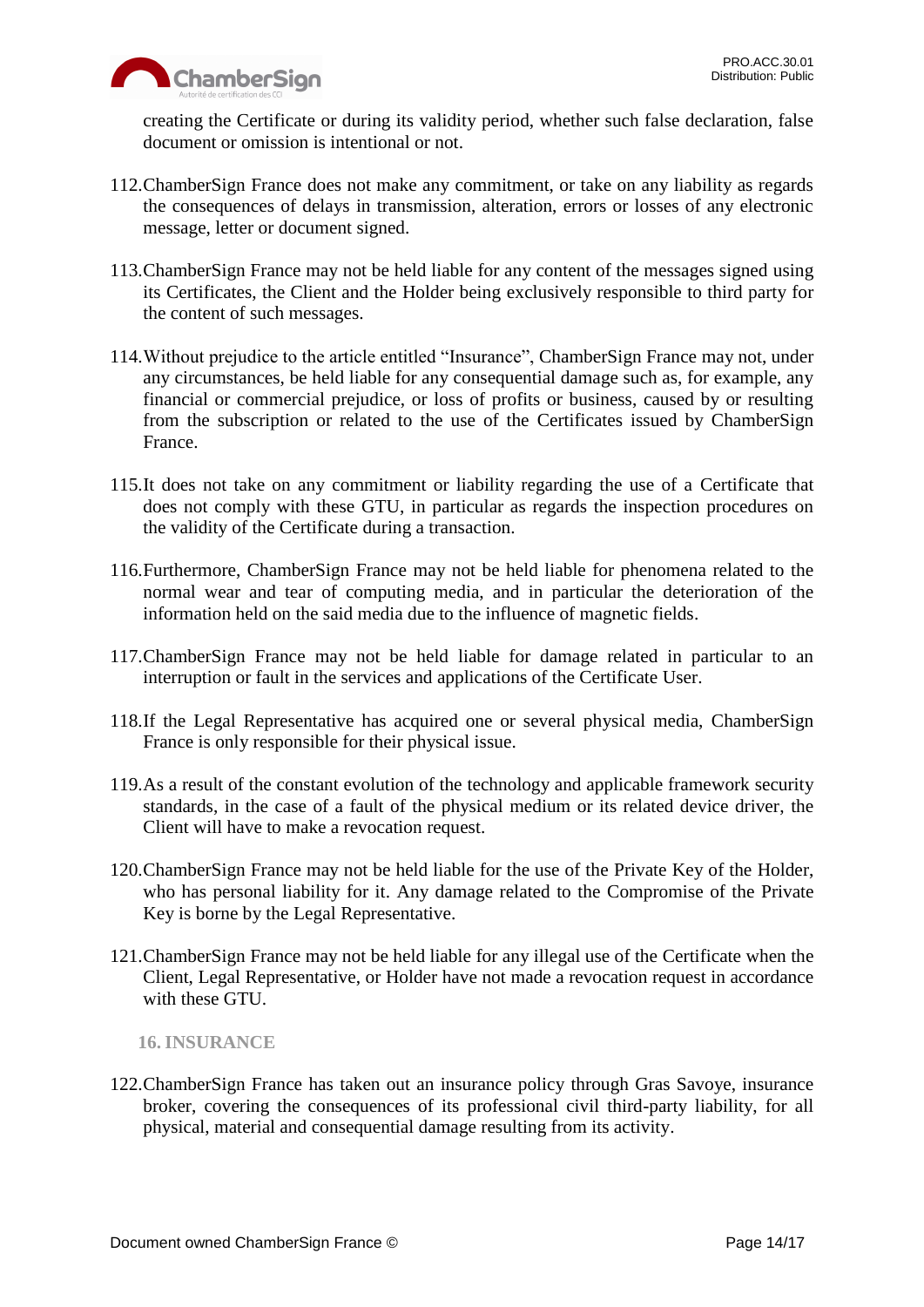

123.According to the terms of the insurance policy taken out by ChamberSign France, and in the limits and conditions stipulated in this policy, the Holder may benefit from the replacement of a lost or stolen Certificate.

<span id="page-14-0"></span>**17. CONFIDENTIALITY**

124.All information and all data provided by the parties, in writing or verbally shall be considered as confidential.

125.The parties undertake to:

- treat the confidential information with the same level of protection as they apply to their own confidential information of the same importance;
- keep the information confidential and ensure that it is not revealed or likely to be revealed either directly or indirectly to any third party;
- avoid the confidential information being either copied, reproduced, duplicated, in part or in whole, when such copies, reproductions or duplications are not directly related to the performance of these general terms.

## <span id="page-14-1"></span>**18. INTELLECTUAL PROPERTY**

- 126.The parties declare and guarantee that they have free disposal of the trademarks, names, corporate names and other distinctive signs to be used in relation to these general terms.
- 127.With the exception of the use of the Certificates as stated in the GTU, the Client and the Holder shall not present or use trademarks, logos, files or any other intellectual property rights belonging to ChamberSign France without its prior, explicit and written authorization.

<span id="page-14-2"></span>**19. PERSONAL DATA**

- 128.The personal data collated by ChamberSign France for the purpose of issuing and keeping the Certificates will only be processed for the purpose for which they have been collated.
- 129.ChamberSign France represents and warrants that the collection of personal data in relation to these general terms and the processing for which it is responsible is performed in accordance with the terms of law no. 78-17 of  $6<sup>th</sup>$  January 1978 regarding IT, files and freedom.
- 130.In particular, ChamberSign France deals personally with the observation in relation to the persons involved in the collation and processing of personal data of the information specified in article 32 of the law of  $6<sup>th</sup>$  January 1978.
- 131.ChamberSign France ensures the confidentiality and security of the data collated in relation to these general terms.
- 132.However, this data may be provided to the technical operator of ChamberSign France, which respects the same confidentiality policy as ChamberSign France.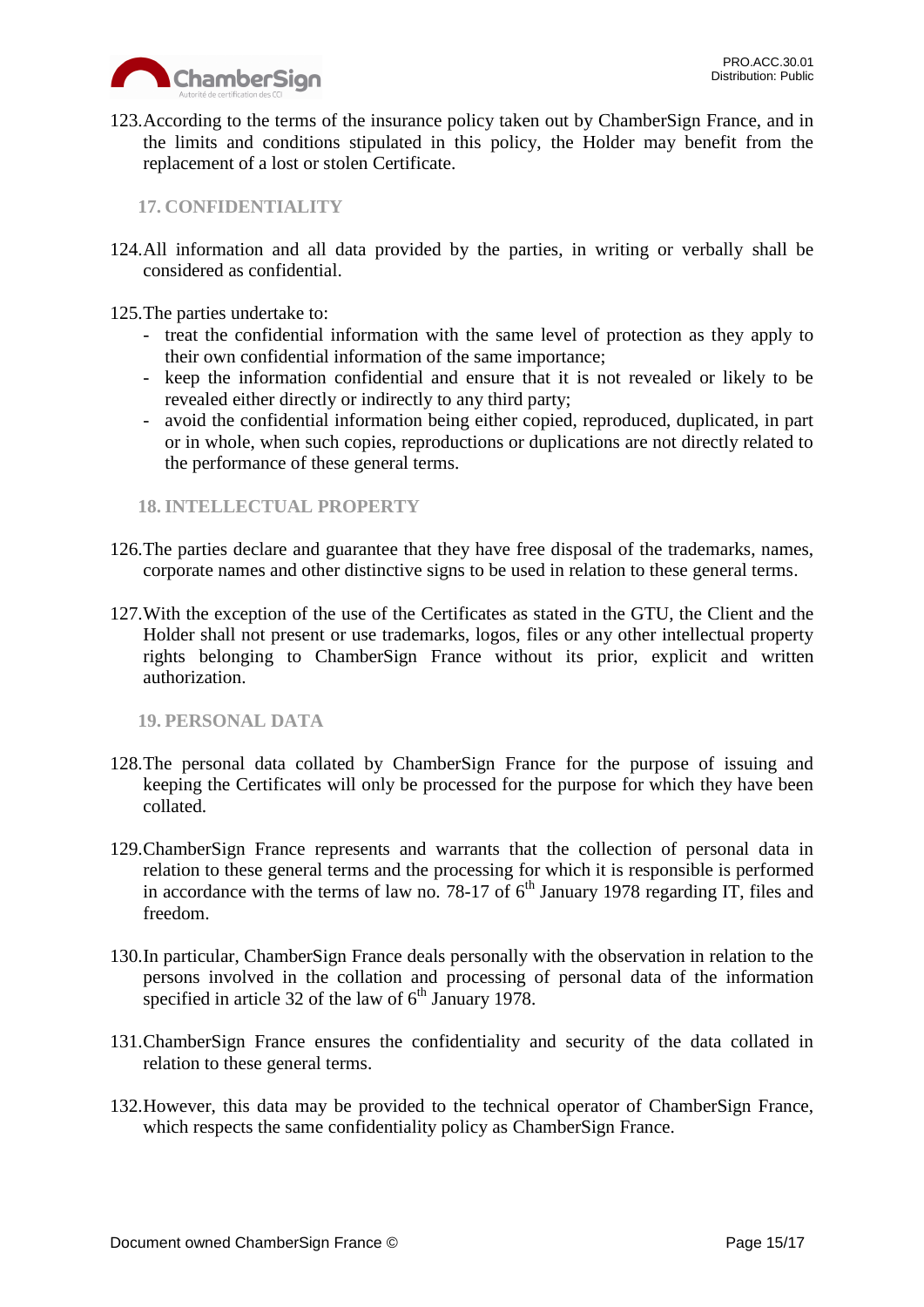

133.The Legal Representative and the Holder may write to ChamberSign France, at the following address: ChamberSign France - 46 avenue de la Grande Armée - 75858 PARIS Cedex 17, in order to use their rights to access, question, oppose for legitimate grounds, and rectify the information about them and being processed by ChamberSign France, in accordance with the conditions set out by the law of  $6<sup>th</sup>$  January 1978.

<span id="page-15-0"></span>**20. TERMINATION OF THE SUBSCRIPTION**

- 134.The Client may terminate the subscription at any time, without reason.
- 135.In this case, the latter may not claim the reimbursement of the amounts already paid in relation to the subscription for ChamberSign France's Certification service.
- 136.ChamberSign France may terminate the subscription in advance if the Legal Representative or the Holder does not respect the contractual obligations incumbent upon them, after formal notice remaining unanswered after 30 days.
- 137.The subscription is terminated automatically:
	- in the case of expiry of all of the Certificates;
	- in the case of revocation of the Certificates;
	- in the case of lack of payment of the price of the subscription.
- 138.If, after revocation, ChamberSign France receives a new certificate request from the same person, a new file shall be created and the GTU should be signed again.
- 139.In the case of termination occurring before the end of the validity period related to the Certificate, for reasons not attributable to ChamberSign France, the price paid by the Client shall remain acquired by ChamberSign France.

<span id="page-15-1"></span>**21. CONSERVATION**

- 140.ChamberSign France shall keep the documents regarding the proof of the Holders' identification inspection for the periods stipulated in the Certification Policy.
- 141.The logbooks shall be kept on site for a period of 30 days. After being generated, they shall be archived and kept for five years.
- 142.The registration files are archived for a period of 11 years from the Certification issuance. If the Client requests a copy of the registration file, the related cost shall be charged to the Client.
- 143.The Certificates and the CRLs are archived for a period of 5 years.
- 144.If the Client wishes the registration file, the Certificates or the CRLs to be archived for a longer period, he shall do it on its own and bear the relevant costs.

<span id="page-15-2"></span>**22. NULLITY**

145.Should one or several clauses of these GTU be deemed as null and void or declared as such by a law, regulation or further to a final ruling from a jurisdiction, the other clauses